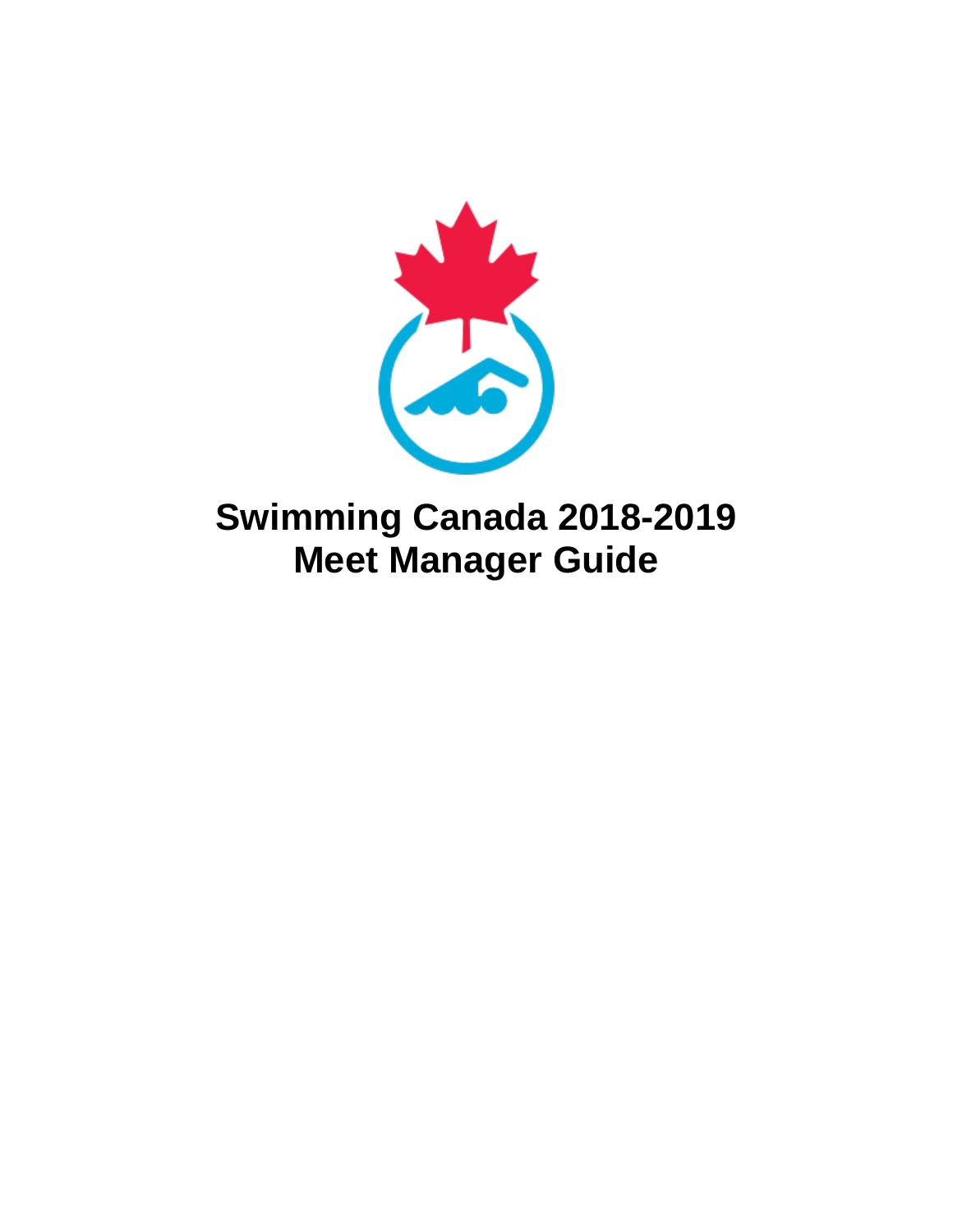

# Contents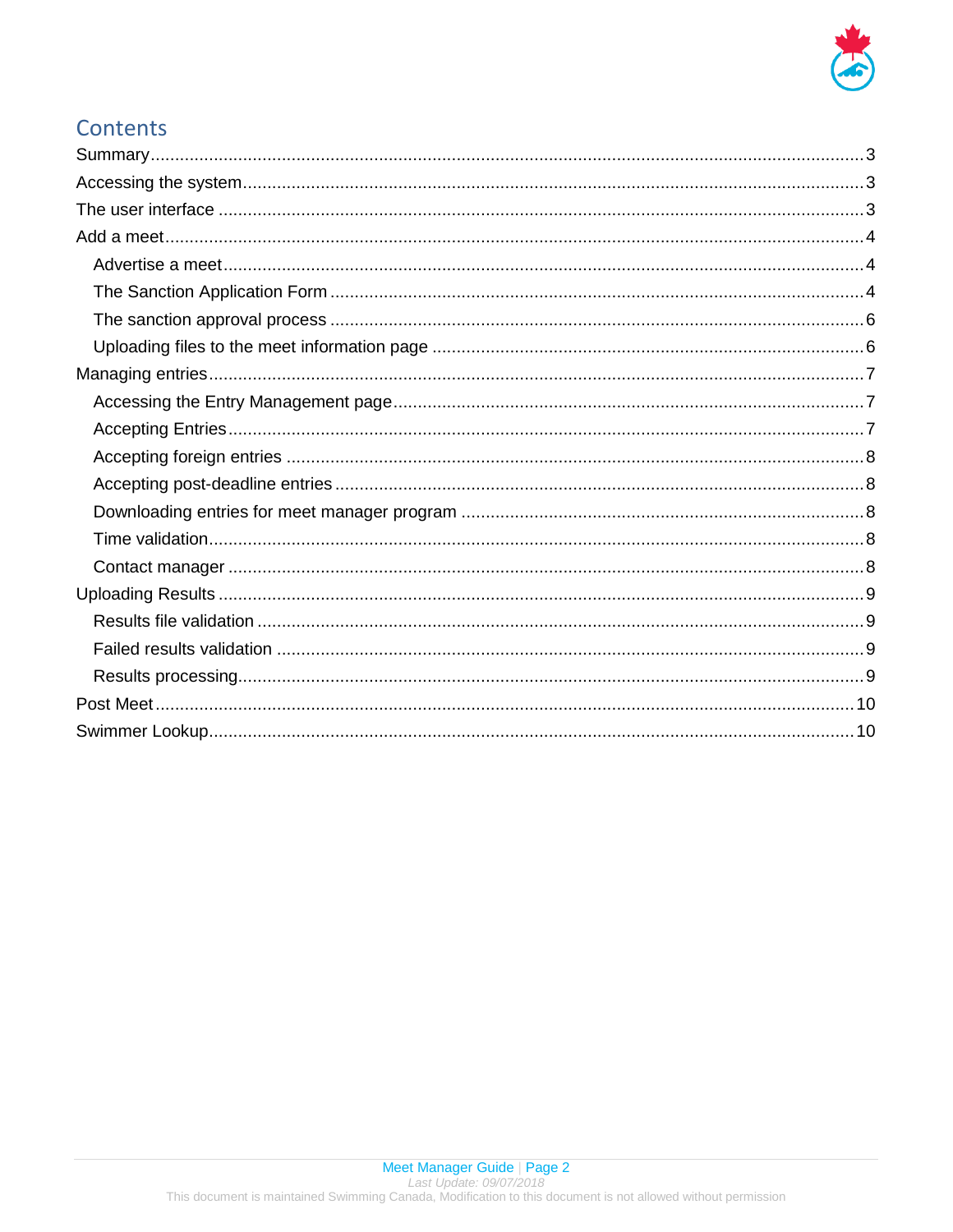

# <span id="page-2-0"></span>**SUMMARY**

Meet Managers using the registration, tracking and results system (RTR) will need to learn the following that is covered in this document:

- How to login to the system to create, add and edit a Meet Manager user name and password.
- How to add a meet to the upcoming meets list on swimming.ca, and to be listed on the RTR for results.
- The sanction application process.
- Uploading HyTek / Splash event files.
- Accepting entries for the meet.
- Downloading entry files for import into HyTek / Splash Meet Manager.
- Uploading meet results after the meet has completed.
- How to access post meet reports.
- How to request support.

# <span id="page-2-1"></span>**ACCESSING THE SYSTEM**

The Club Registrar will provide logins to the Registration, Tracking and Results System (RTR) for Meet Managers, who have the capability to accomplish the tasks outlined in this document. Once the Club Registrar has created the account, the Meet Manager will receive an email on how to log in for the first time.

The login page is located at [https://registration.swimming.ca](https://registration.swimming.ca/)

For any assistance logging into the RTR, contact the Club Registrar.

*Note:* At the start of every season, all Meet Manager accounts are deactivated and passwords reset. Returning Meet Managers will have to contact the Club Registrar to activate the Meet Manager account.

# <span id="page-2-2"></span>**THE USER INTERFACE**

The following are the menu items available to the Meet Manager user.

**Updates** My Info Meet List Swimmer Lookup **Support Request** 

**Updates –** This is a communication page where any relevant information will be posted by both Swimming Canada and the Provincial Office (PSO).

**My Info –** This page allows the user to update contact information, change password and username and set language preferences.

*Note:* In the My Info section there is the ability to *Turn off Entry Rejection Emails*, which will allow the user to set the option to not receive copies of the entry rejection emails when an entry file does not pass validation.

**Meet List –** This is the primary area for meet management. This section is covered throughout this document.

**Swimmer Lookup –** This allows Meet Managers to search for basic information on any swimmer in the system.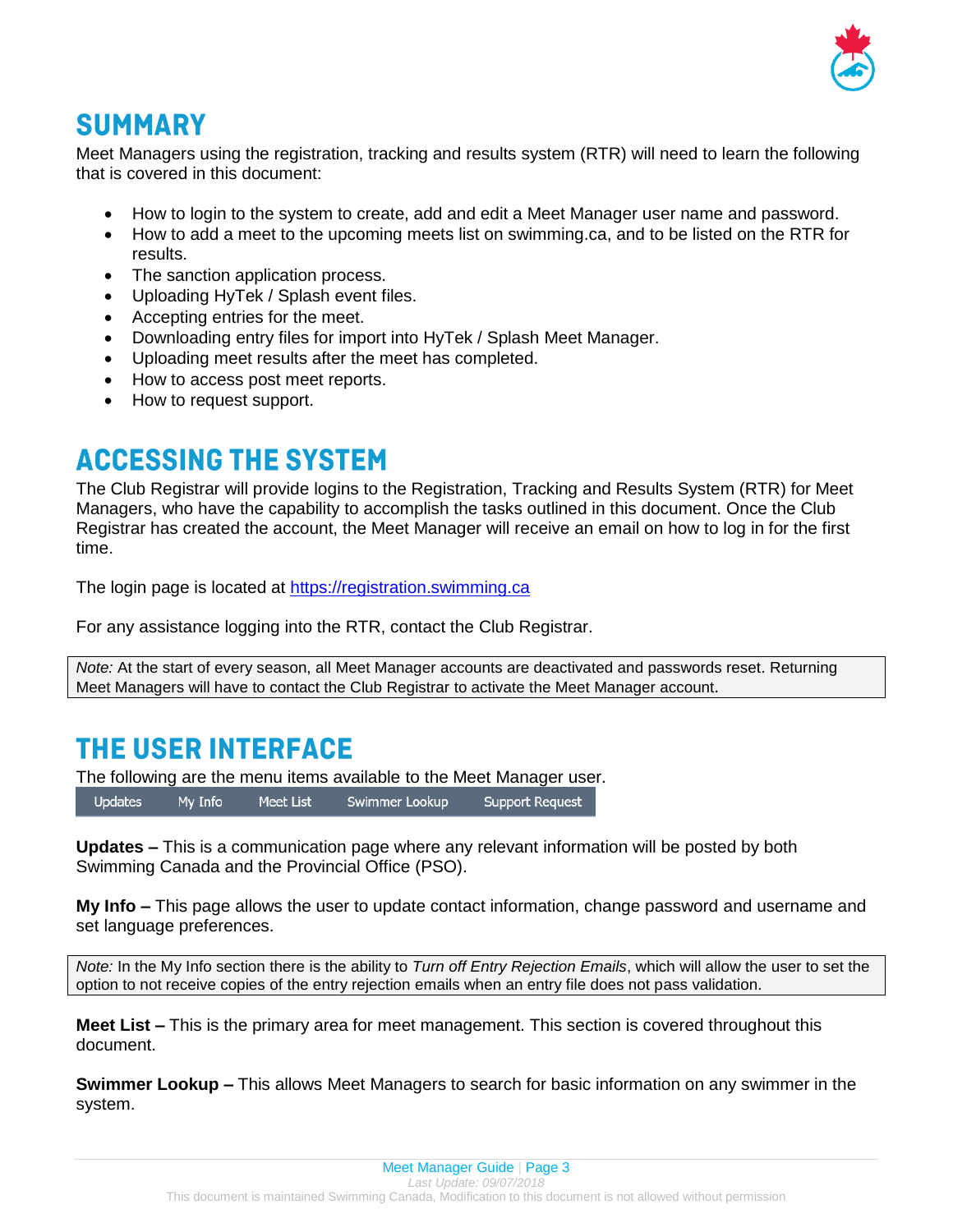

**Support Request –** This tool is used to submit a support request for technical support. Support requests are routed to the Swimming Canada and the PSO.

# <span id="page-3-0"></span>**ADD A MEET**



A Meet Manager user has the ability to advertise meets or apply for a new meet sanction. To begin the process of adding a meet or applying for a sanction, use the Meet List menu item to bring up a list of current meets listed for the club the Meet Manager is associated with in the system.



First select if this is an application for a sanction or advertise the meet.

- Advertise your meet on the meet list (no sanction) *There is no sanctioning process for listing a meet, however, results cannot be posted for a listed meet, only the meet information.*
- Apply for a new Meet Sanction *This will submit the sanction application to the PSO.*

### <span id="page-3-1"></span>Advertise a meet

Using the meet application form to advertise the meet will populate the basic information on the meet list [http://swimming.ca.](http://swimming.ca/)

# <span id="page-3-2"></span>The Sanction Application Form

#### **Meet Information**

*Co-Host Club* - Some meets are hosted by more than one team, use this section to identify the other club. This is not a required field.

*Meet Name* - This is the name of the event. This name will display on the meet list and upcoming events list.

*Meet Type* – Select the qualifying type of meet. For further information about meet types, please contact the PSO.

*Sanction Type* - There are different levels of meets. If there is a need that requires two different sanction types, then two separate sanction applications must be made. For further information about sanction types, please contact the PSO.

*Sanction Fee* - This will be populated automatically based on sanction type and fees setup by the PSO.

*Start Date / End Date –* These are the dates that the meet will start and the last day that it will end. The end date will set the meet to a completed meet after the end date has past.

*Closing Date for Entries* - Indicating the last date that entries can be allowed will remove any links to submit entries on swimming.ca after the date that is set. The Meet Manager has the ability to process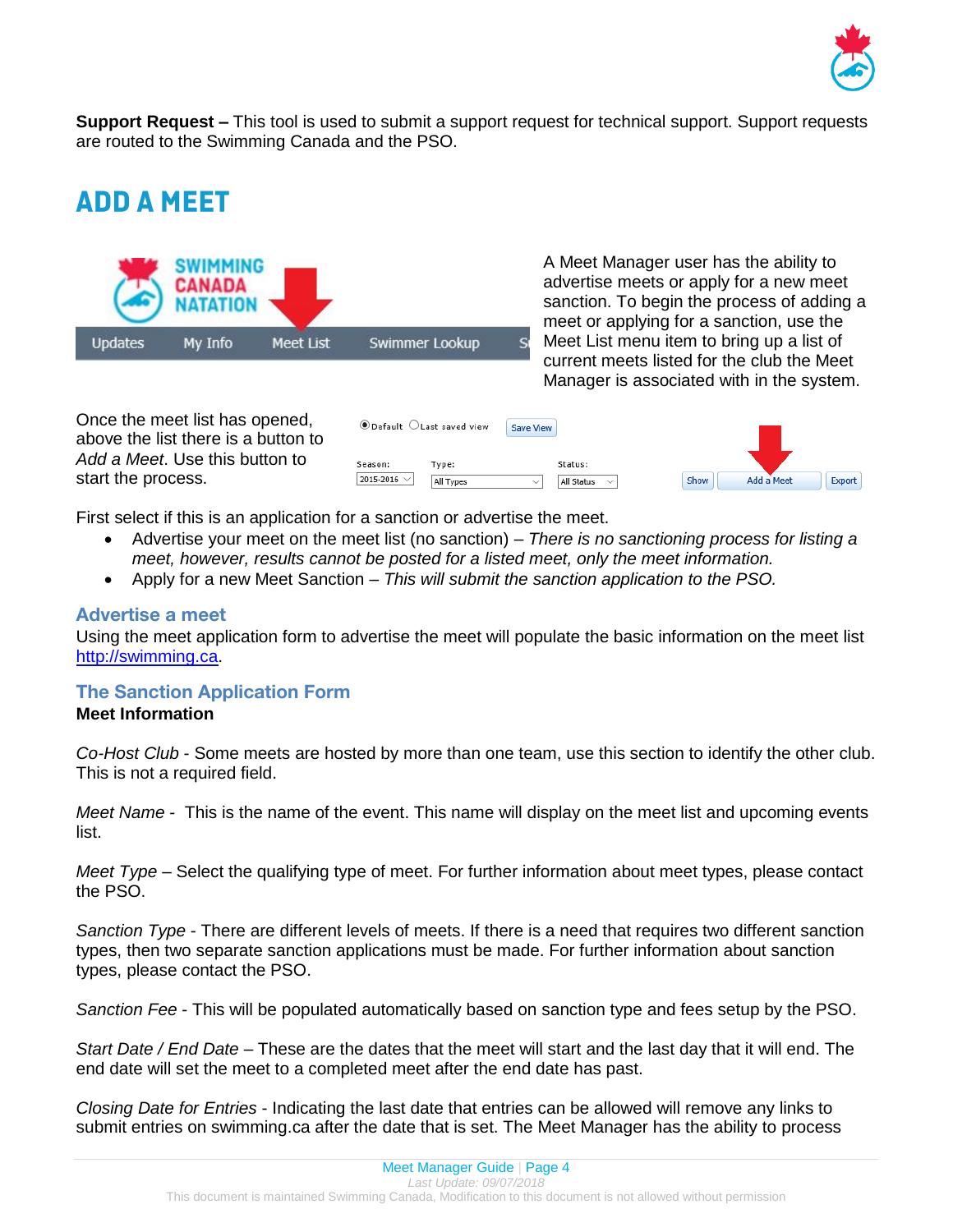

entries after the date has closed. Be sure to clearly state specific entry information about deadlines in the meet information package.

#### **Competition Details**

*Sessions* - The number of sessions which will be held over the duration of the meet.

*Course –* The length of the pool.

*Time Standard* - This optional field provides an area to choose from set time standards. These standards are set by the PSO or Swimming Canada.

*Note:* The National Time Standards file can be obtained from the Swimming Canada website, for the Provincial Time Standards, contact the PSO.

*Age Category* - This optional provides an area to describe the type of age groups involved. Categories for this field are managed by the PSO.

*Upload Meet Package* – This field is used to upload the meet information package. This field cannot be changed after the sanction has been completed and would have to be updated by the PSO.

*Championship Meet –* This is to identify if this is a championship type meet.

*Open / Closed Meet* - An *Open Meet* allows entries from any club. A *Closed Meet* allows entries only from invited clubs. The Meet Manager selects the clubs from Regional, Provincial and Canadian club lists and place them on an invited list. This list of clubs will be published in the general meet information, and only clubs on the list will be able to upload their entry files.

| Note: When running a closed meet, manually select the invited clubs from the list. Use the arrow button to add the |  |
|--------------------------------------------------------------------------------------------------------------------|--|
| club to the list. To remove a club, highlight it on the right list and use the X button to remove it.              |  |

| > | ⋏ |
|---|---|
|   |   |
|   |   |

### **Contact Information**

*Applicant Name, Phone and Email* – This should be the contact information of the Meet Manager responsible for the meet. This information is auto-populated based on the account logged in.

*Meet Manager Contacts -* Same as sanction applicant or alternate information can be placed here.

*Entries Contact –* Use this field to identify who is the primary contact for entries. This person will also receive notifications from the system when entries are submitted and process the entries.

*Meet Referee / Level of certification* – This is a required field; a qualified referee must be assigned to this position in order to process the sanction application.

*Officials Coordinator –* Optionally, a coordinator contact can be listed for officials and volunteers.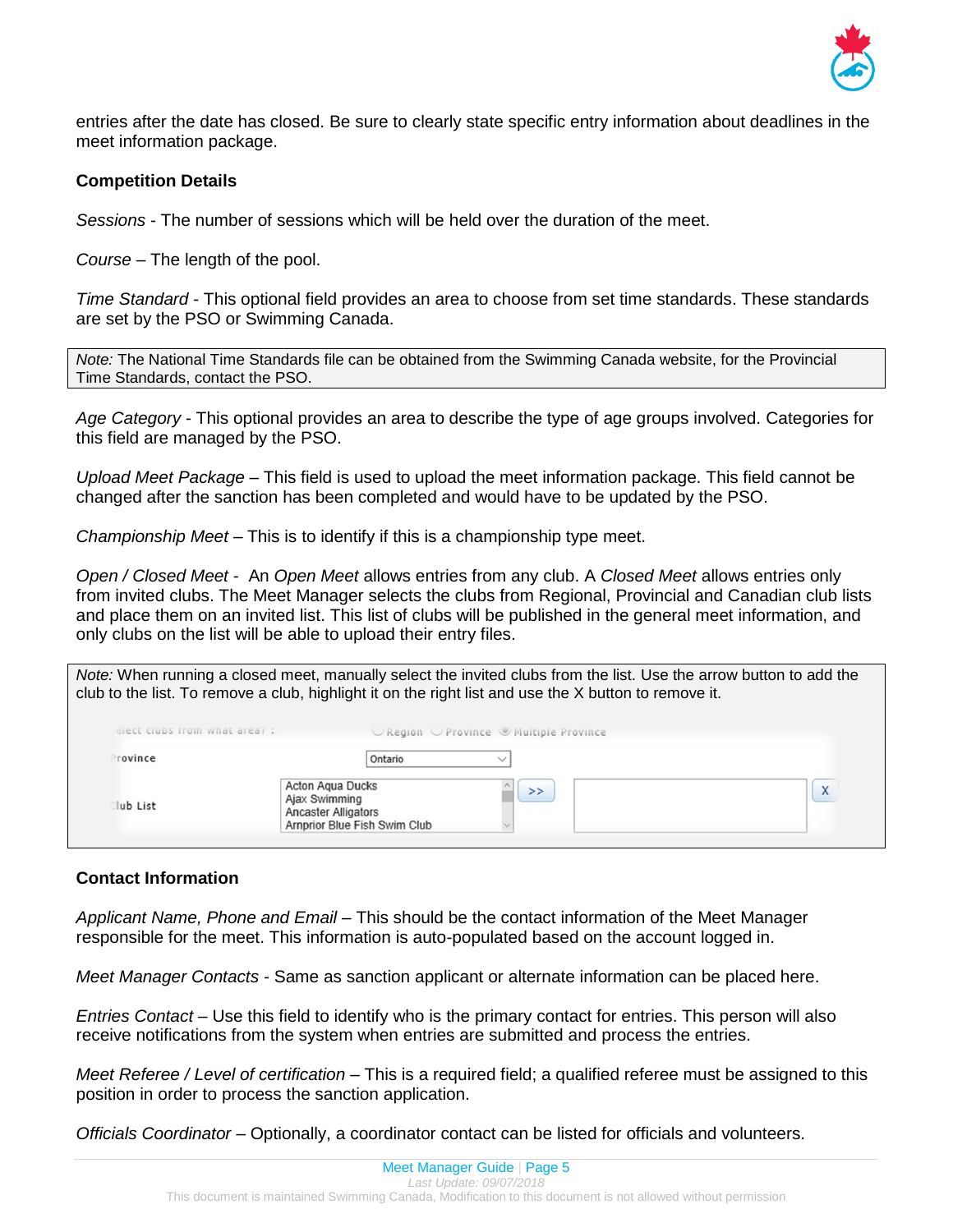

### **Pool Information**

*Certified Pool Name* - Choose the pool at which the meet will be held from the drop down list. Selecting a pool will auto-fill the name and address for the pool.

Note: If the pool is not listed, contact the PSO. Pool address information is set up by the PSO and a copy of the pool survey should be on file with them.

*Lanes / Configuration –* Enter the amount of lanes being used and any configuration.

*More Information* – This field is for any further details regarding the meet.

*Web Site* – This field will provide a link to a website for the meet or a live results link.

#### **Host Club Requirements**

*Software* – If any software is required from the host club.

*Bells –* To identify if bells are needed for this meet.

*Other Requirements –* Any other special requirements from the host club.

If a meet requires WPS Competition Approval, the PSO is required to submit this form to Swimming Canada a minimum of 8 weeks prior to the start of the competition.

#### **Host Hotel**

Add a recommended hotel that will appear in the meet information page.

### <span id="page-5-0"></span>The sanction approval process

The following process takes place once the sanction application form has been submitted:

- 1. The sanction status begins as Pending in the RTR and cannot be seen by the general public.
- 2. The PSO and/or Regional Sanction coordinator is notified of a new sanction application via email.
- 3. The representative then reviews the sanction application.
	- For Provinces who use a regional approval as part of the sanction process, the status will change to Region Approved when the Region has approved the sanction. The PSO provides final approval.
- 4. When the sanction has received final approval, an email is generated back to the contact email address used on the sanction application page and the meet status is changed to Approved. The meet is then visible in the meet list on swimming.ca accessible to the general public.
- 5. Once approved, edits to the meet may only be done by the PSO or representative.
	- The Meet Manager can still change the Open/Closed status of the meet.

### <span id="page-5-1"></span>Uploading files to the meet information page

The Meet Manager generates a HyTek Event File or Splash Invitation file for the meet using their meet management program, and then uploads this file to the meet listing once it has been sanctioned for retrieval by the entering clubs.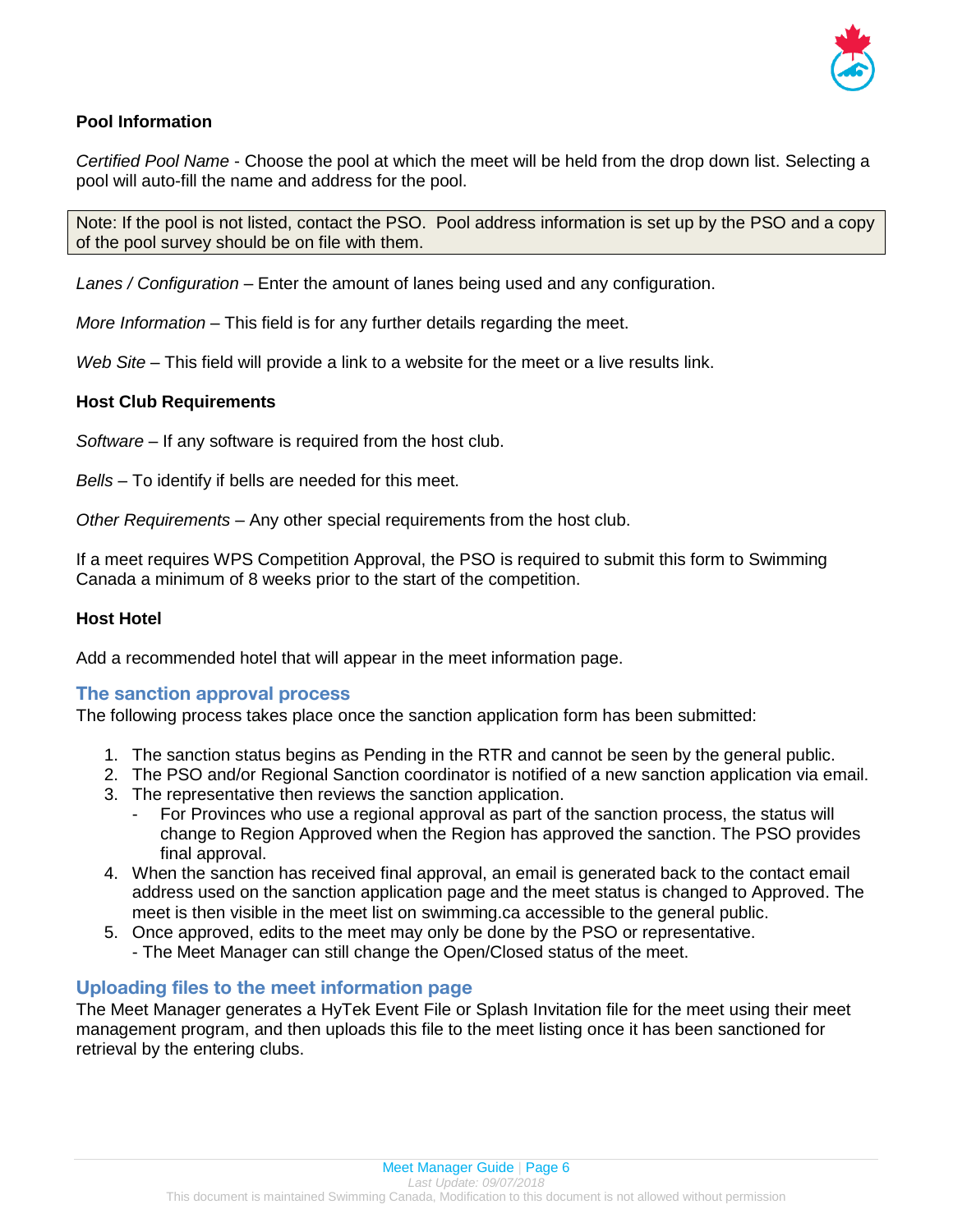

# **To upload the event file**

In the meet list, click on the upload icon under *Event File*. Use the <sub>IR</sub> loon to upload the event file.

| <b>Started - En Meet Name</b> |                                             | Type | Course | Info     | Event<br>File | Result<br>File | <b>Entry</b><br><b>Deadline</b> | <b>View</b><br><b>Entries</b> |    |
|-------------------------------|---------------------------------------------|------|--------|----------|---------------|----------------|---------------------------------|-------------------------------|----|
| Dec 04 - 06                   | 'Ontario Junior International'              | Intl | SC     | E.       |               |                | 11/26/15                        |                               | Co |
| Apr 05 - 10                   | '2016 Canadian Olympic Swimming Trials' SNC |      | LC     | 02/05/1' | 01/29/16      | 国              | 03/25/16                        |                               | Co |

Once loaded, the upload date of the file will be displayed. If file needs to be replaced, click on the date link to upload a new file.

# <span id="page-6-0"></span>**MANAGING ENTRIES**

Meet Managers accept all meet entries via the online entry system. The system has been designed to allow clubs to use their own Team Manager software, create an entry file and submit it for validation.

As part of the process of uploading an entry, the entry file is validated to ensure that all swimmer information matches registration data. This is an important process to protect the integrity of the results generated after the meet.

# <span id="page-6-1"></span>Accessing the Entry Management page

Toaccess the Entry Management page for the meet, from the meet list, click on the magnifying glass to *View Entries.* Set the time validation date range to determine the range of results time to validate from.

| <b>Time Validation Date Range:</b>                                         | $:$ September 1 2014<br><b>THE</b> |                            |      | : October 16 2015 | $\mathbb{H}$ |                                    | Save          |                                                                          |                       |                               |                      |                       |
|----------------------------------------------------------------------------|------------------------------------|----------------------------|------|-------------------|--------------|------------------------------------|---------------|--------------------------------------------------------------------------|-----------------------|-------------------------------|----------------------|-----------------------|
| Clubs: --- All Clubs-----                                                  | Status Show All                    | v.                         |      |                   |              |                                    |               | ○ Show All Entry Files ● Only Show most recent Entry File from Each Club |                       |                               |                      |                       |
| <b>Entries Download</b><br><b>Approve Entries</b><br><b>Reject Entries</b> | <b>Delete Entries</b>              | <b>Email Entry Contact</b> |      |                   |              | <b>Email Contact &amp; Coaches</b> |               | <b>Entry Summary Report</b>                                              |                       | <b>Time Validation Export</b> |                      | <b>Export Coaches</b> |
| <b>Load Date &amp; Time</b><br>Club Entry File<br>(EST)                    | Contact                            | Tel.                       | Male | Entries           | Female       | Entries                            | <b>Relavs</b> | Swimmers                                                                 | <b>Entries</b> Status |                               |                      | Coaches               |
| 10-14-2015 01:24 PM<br><b>Meet Entry File Name Ver01</b><br>SSC            | John Doe                           | 555-555-<br>5555           | 9    | 27                | 10           | 29                                 | $\Omega$      | 19                                                                       | 56                    | Pendina                       | <b>Time Validate</b> | 29                    |
|                                                                            | <b>Total</b>                       |                            |      | 27                | 10           | 29                                 |               | 19                                                                       | 56                    |                               |                      |                       |

# <span id="page-6-2"></span>Accepting Entries

Coaches or team managers submit the club entries using the upload link on the meet information page at [http://swimming.ca.](http://swimming.ca/) This link will only be available after the meet has been sanctioned and until the entry deadline date.

Once an entry file (HyTek *.zip* or Splash *.lxf* format) has successfully been uploaded, the Meet Manager and entries contact will be notified of a new entry via email notification.

If validation was not passed, then an email is dispatched to the entering club and the Meet Manager that there was an entry rejection. The Meet Manager can turn off receiving rejection emails, however this will only disable them for the Meet Manager, the entry contact will still receive a rejection notification email. This feature is on by default and can be adjusted in the *My Info* page. The entry status is set to *Pending* when an entry file is uploaded. By clicking on the edit pencil, the Meet Manager may change Status to *Accepted* or *Rejected*.

*Note:* If there is a problem receiving entry notifications, please double check spam or junk mail filters to ensure that that emails from [support@swimming.ca](mailto:support@swimming.ca) and [systems@swimming.ca](mailto:systems@swimming.ca) are allowed.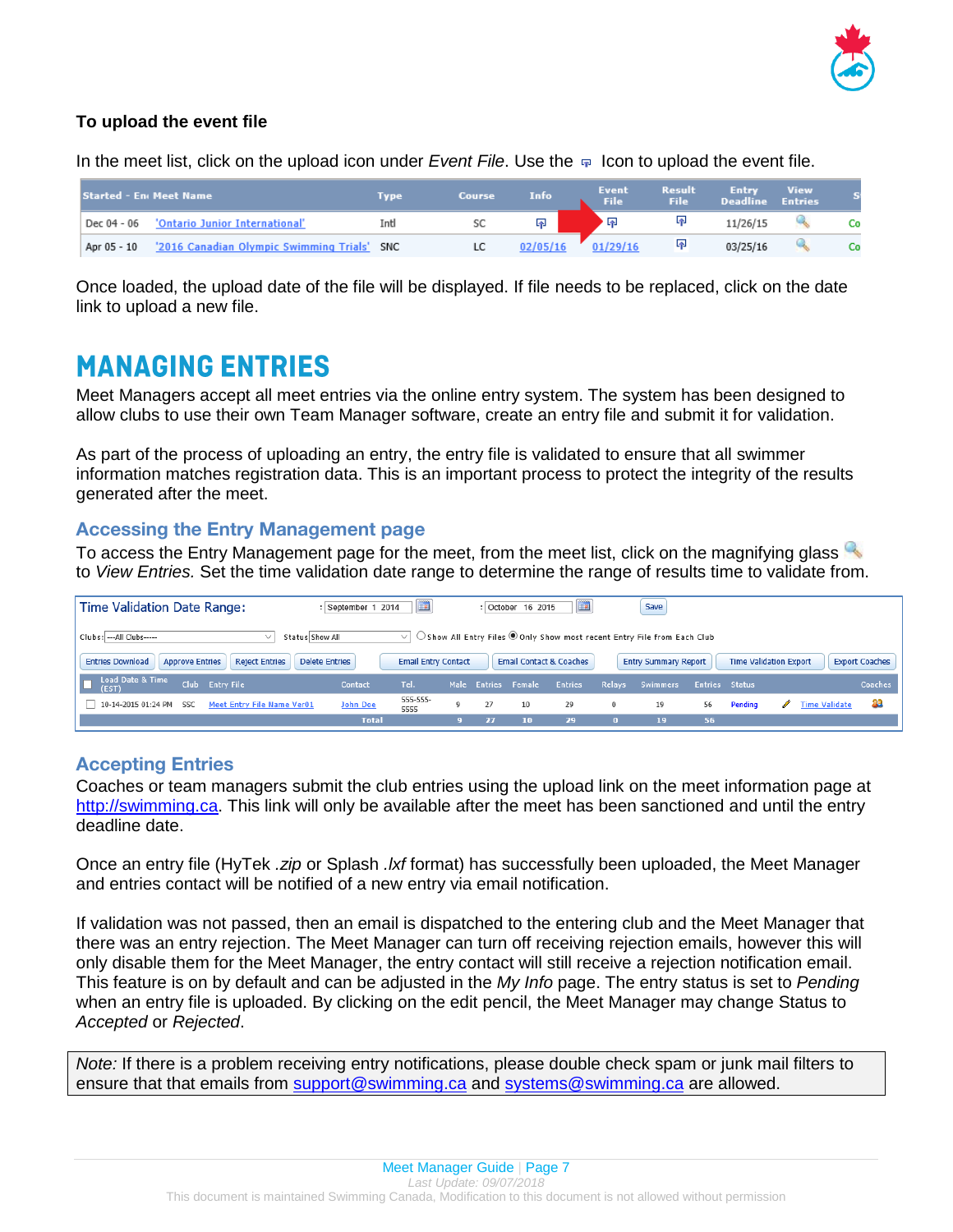

### <span id="page-7-0"></span>Accepting foreign entries

The entry management system is also designed to allow entries from out-of-country. It is the Meet Manager's responsibility to ensure these swimmers are flagged in the Meet Manager software as a foreign swimmer. If this is not done correctly, the results file will contain errors when trying to upload to the system.

The Meet Manager should confirm with the PSO when allowing foreign entries for any provincial rules that may apply.

### <span id="page-7-1"></span>Accepting post-deadline entries

After the deadline passes, the Meet Manager has the ability to either submit an entry for the participant, or they can share the link available in the Entries View.

From the meet list, click the magnifying glass in the *View Entries* column to open the entry management screen. On the top of this page where there are filter options, click the *Entry Upload* button.

*Note:* If for any reason there is a need to have the link available for a user to submit an entry, the link for the entry upload is live until the start of the meet. The link is hidden once the entry deadline has passed. To manually use the link, Use the sanction number for the meet and replace it in the following url: https://registration.swimming.ca/userentries.aspx?sanctionid=*SanctionNumber*

**IMPORTANT:** Meet Managers/Entry Coordinators are discouraged from manually processing club entries outside of the Entry Management tool, as it cannot be confirmed that swimmers are fully registered for the current season.

#### <span id="page-7-2"></span>Downloading entries for meet manager program

To download the entry files for each Club, simply click on the Entry File column links and a download confirmation will pop up.

Choose the save location and continue. Totals for the number of swimmers and entries are generated from all Pending or Approved files.

Currently, the upload entry link page for a meet will remain active until the start date of the meet, but is hidden from swimming.ca when the entry deadline has past. Sending this link to a club allows them to submit revisions to their original entries after the entry date if the Meet Manager allowed. Remember, a Meet Manager may approve or reject each version that is uploaded by a team.

### <span id="page-7-3"></span>Time validation

The entry management system provides the Meet Manager with *Time Validation* tools. The Meet Manager can either view the time validation for a single club entry, or there is an option download an Excel report for all entries.

The time validation report validates the entry time to the results in the RTR system. The report will display if the time is validated or not.

### <span id="page-7-4"></span>Contact manager

The entry management also includes the ability to email participant of the meet based on the entries, this is to allow Meet Managers an easy way to communicate to some or all of the clubs entered in the meet.

To use this feature, Select the clubs to contact using the check boxes next to their entry row, click on either *Email Entry Contact* to send to only to emails used in the entry submission, or use the *Email*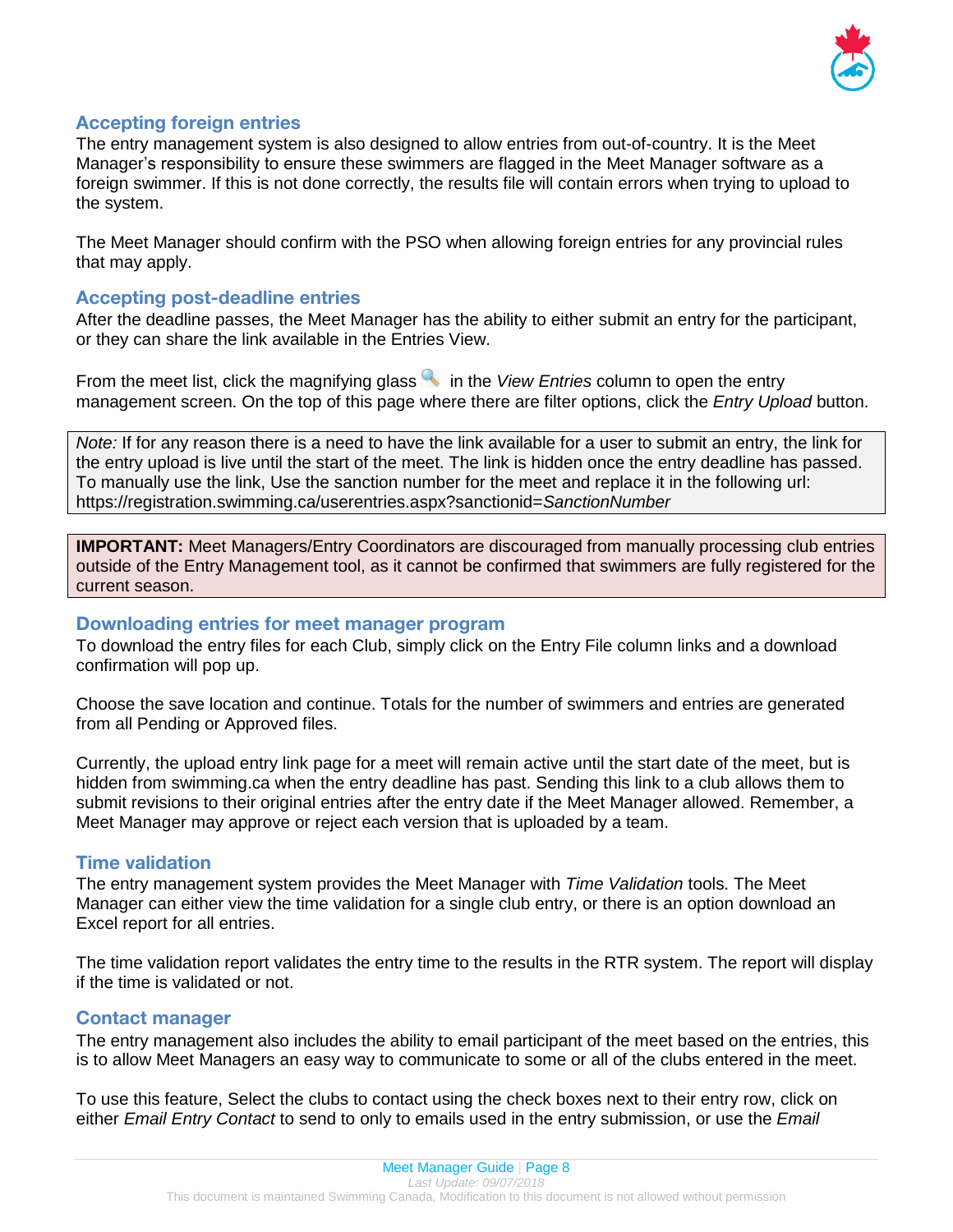

*Contact & Coaches* button to send to the entry contact and the coaches selected when the entry was submitted.

In the form, there is the ability to attach documents, add external web links and text messages to the outgoing message.

# <span id="page-8-0"></span>**UPLOADING RESULTS**

Following the meet, the Meet Manager should have the results uploaded within a 48 hour period. To upload the results file, log in as Meet Manager, go to Meet List and click on the upload link/icon under the Results File column heading. In order for the meet results to display on the Swimming Canada website, *the meet file must be in .cl2 or .sd3 format*. The default .ZIP format generated by HyTek Meet Manager is

acceptable as long as it contains one of the two mentioned file types.

# <span id="page-8-1"></span>Results file validation

After the Meet Results have been uploaded, the Meet Manager will be prompted if the meet file has passed validation before completing the upload. If the file has passed validation, the user will receive an email once the results have been processed in the RTR system.

### <span id="page-8-2"></span>Failed results validation

After the file has been uploaded for validation, if there are any errors with the results file, a validation error report will be displayed on the screen and emailed to the Meet Manager. The Meet Manager needs to either correct the errors in the Meet Manager program and export a new results file to upload. An error report will be made available on the meet list to correct any errors found by validation. These errors must be addressed in order to maintain the integrity of the results data.

These errors can range from:

- Missing swimmer information (IDs, DOB, etc.).
- Swimmer cannot be found in the database, possibly due to not being registered correctly or is a foreign swimmer.
- Incorrect results information in the file.
- Incorrect file type.

**SWIMMING CANADA NATATION RE: SUCCESSFUL Result upload for Sample Meet** Hello, This is to notify you that the result file for **Sample Meet** has passed validation Sanction Number: 39761 Meet Name: Sample Meet Link to Results: https://registration.swimming.ca/MeetReport.aspx?

|                         | E: RESULT FILE UPLOAD ERROR REPORT for Invitation Lac Mégantic 1km (sprint)                                                                                                 |                                      |                                   |                                                    |                                                                 |
|-------------------------|-----------------------------------------------------------------------------------------------------------------------------------------------------------------------------|--------------------------------------|-----------------------------------|----------------------------------------------------|-----------------------------------------------------------------|
|                         |                                                                                                                                                                             |                                      |                                   |                                                    |                                                                 |
| sllo Meet Manager.      |                                                                                                                                                                             |                                      |                                   |                                                    |                                                                 |
|                         | is is a notification that the Result file uploaded by the Meet Manager for the Sample Meet Name<br>intained swimmer validation errors. Here is the Meet Manager Information |                                      |                                   |                                                    |                                                                 |
|                         | Host Clubs Sample Club                                                                                                                                                      |                                      |                                   |                                                    |                                                                 |
| feet Manager: Swim Mer. |                                                                                                                                                                             |                                      |                                   |                                                    |                                                                 |
|                         | Email: myemail@email.com                                                                                                                                                    |                                      |                                   |                                                    |                                                                 |
|                         | wimmer Validation Errors Table:<br>$Cl$ ub                                                                                                                                  |                                      |                                   | <b>DOB</b>                                         |                                                                 |
| vimmer Code<br>File     | Gender Gender<br>From                                                                                                                                                       | <b>RegistrationName From</b><br>File | Name.<br><b>From</b><br><b>DB</b> | DOB<br>From<br><b>From SNC</b><br>File<br>database | Issue                                                           |
|                         | VEN <sub>2</sub> M                                                                                                                                                          | Fulan Mato                           |                                   | $29 -$<br>May-<br>80                               | Swimmer<br>ID not<br>matching<br>Swimming<br>Canada<br>database |

*Note:* To request support for results files posting errors and not passing validation, contact the PSO for support.

# <span id="page-8-3"></span>Results processing

Depending on the size of the meet file, it can take anywhere from 5 minutes to a few hours to process the results file. The file will automatically be available for download on the Meet List page on the RTR for Coaches and Team Managers associated with the clubs that participated in the meet. If an update to the results file is required, click on the upload date in the meet list and upload the new file.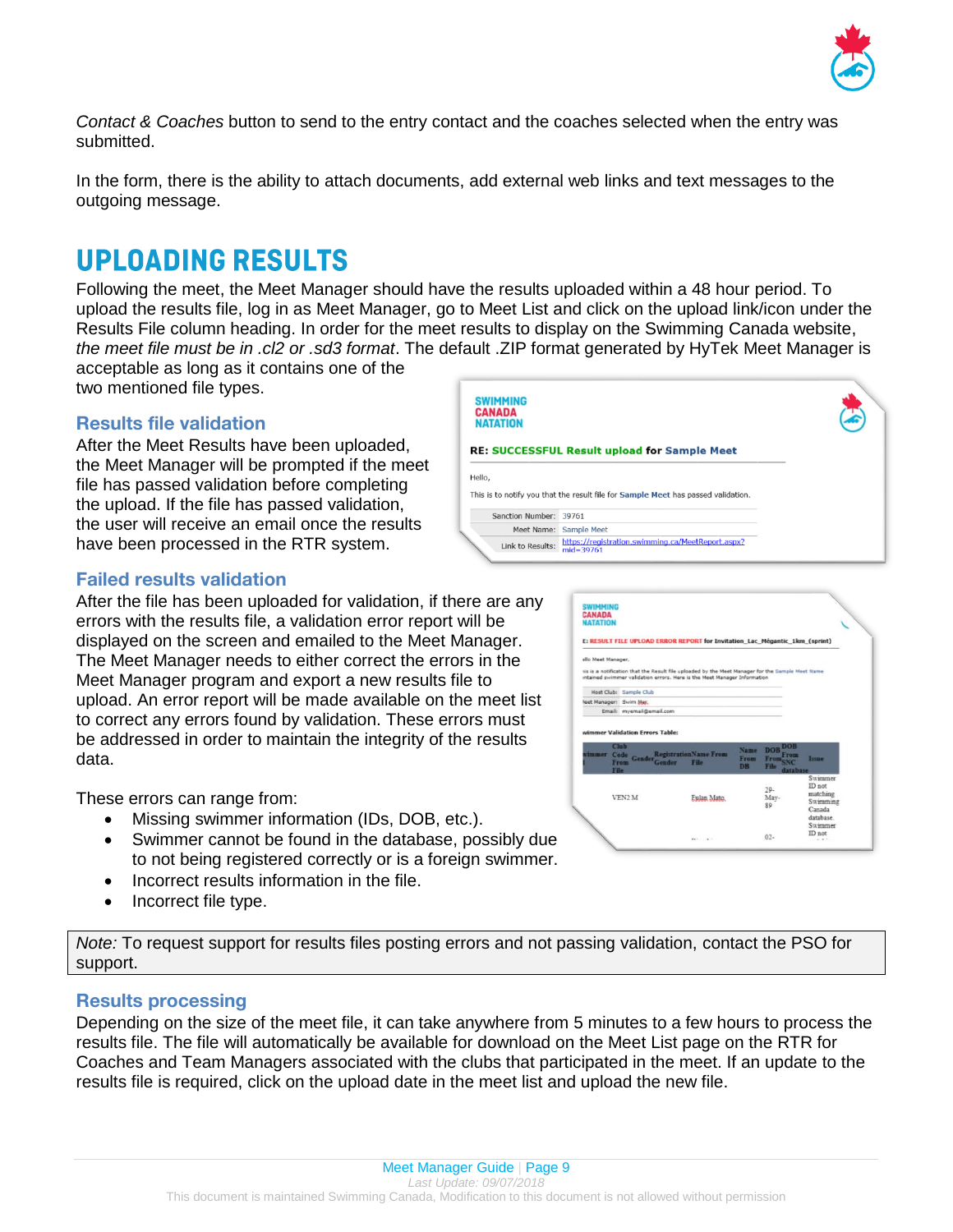

*Note: Please allow up to 24 hours for results to display on the swimming.ca meet pages. If this timeframe has passed and results are still not showing, please contact support@swimming.ca*

# <span id="page-9-0"></span>**POST MEET**

Once the meet results have successfully loaded, the Meet Manager can download or view the *Post Meet Report* from the Meet List page using the *View* link in the table.

This report contains meet invoice details, which includes any provincial fees owing to the PSO. This report also includes meet statistics.

#### Post Meet Report for Sample Meet

| Sanction #:                 |                |                             | Sanction                      |
|-----------------------------|----------------|-----------------------------|-------------------------------|
| 18000                       |                | <b>Sanction Type:</b>       |                               |
| <b>Name of Competition:</b> | Sample Meet    | Date of Competiton:         | Dec 13, 2015                  |
| Host Club:                  | The Swim Club  | Region:                     | Western                       |
| <b>Meet Manager:</b>        | John Mack      |                             |                               |
| <b>Meet Manager Email:</b>  | john@mack.com  | <b>Meet Referee:</b>        | Danny John                    |
| <b>Meet Manager Phone:</b>  | 905-304-3029   | Level:                      | 4                             |
|                             |                |                             |                               |
|                             |                | <b>Meet Invoice Details</b> |                               |
|                             | <b>Details</b> | Fee                         | <b>Total</b>                  |
| Days                        | 1              | \$0.00                      | \$0.00                        |
| Sessions                    | 1              | \$0.00                      | \$0.00                        |
| Swimmers                    | 80             | \$0.00                      | \$0.00                        |
| <b>Individual Swims</b>     | 283            | \$0.50                      | \$141.50                      |
| <b>Relay Swims</b>          | 16             | \$0.00                      | \$0.00                        |
|                             |                |                             | Meet Fees Total: \$141.50     |
|                             |                |                             | H5T(13.00%) \$18.40           |
|                             |                |                             | Adjustment Amount: \$0.00     |
|                             |                | -                           | <b><i><u>Property</u></i></b> |

<span id="page-9-1"></span>There is an option to create a PDF file from this page and email it to the Club Treasurer if necessary.

# **SWIMMER LOOKUP**

The swimmer lookup allows the Meet Manager to find basic information about swimmers across the RTR system. This is useful during entries if a swimmer cannot be found or the entry file contains inaccurate information. The tool allows the user to search both the current and previous seasons. Please confirm the correct information with the club before making changes to your results file.

| ID:       |                  | Last Name: Olek   |             | First Name: Pen |            | Current Season<br>) Historical |                    | <b>SEARCH</b>                            | *search by one or more fields: |               |
|-----------|------------------|-------------------|-------------|-----------------|------------|--------------------------------|--------------------|------------------------------------------|--------------------------------|---------------|
| ID        | <b>Last Name</b> | <b>First Name</b> | <b>DOB</b>  | Gender          | Clubcode   | <b>Club</b>                    | Date<br>Registered | <b>First Registration</b><br><b>Date</b> | <b>Member type</b>             | <b>Status</b> |
| 129000000 | Oleksiak         | Penelope          | Jan 01 1970 | Female          | <b>TSC</b> | Toronto Swim Club              | Sep 01 2016        | Sep 01 2016                              | Competitive - Open             | Registered    |

### Roster Check

A *Team Roster* or *Entry File* can be validated against the swimmer data in the RTR using the *Swimmers > Roster Check* option.

To use this tool, enter the Name and Email Address to send the validation to the coach or team manager whose file is failing validation, or to the Meet Manager, and then choose the province and club to validate the file too.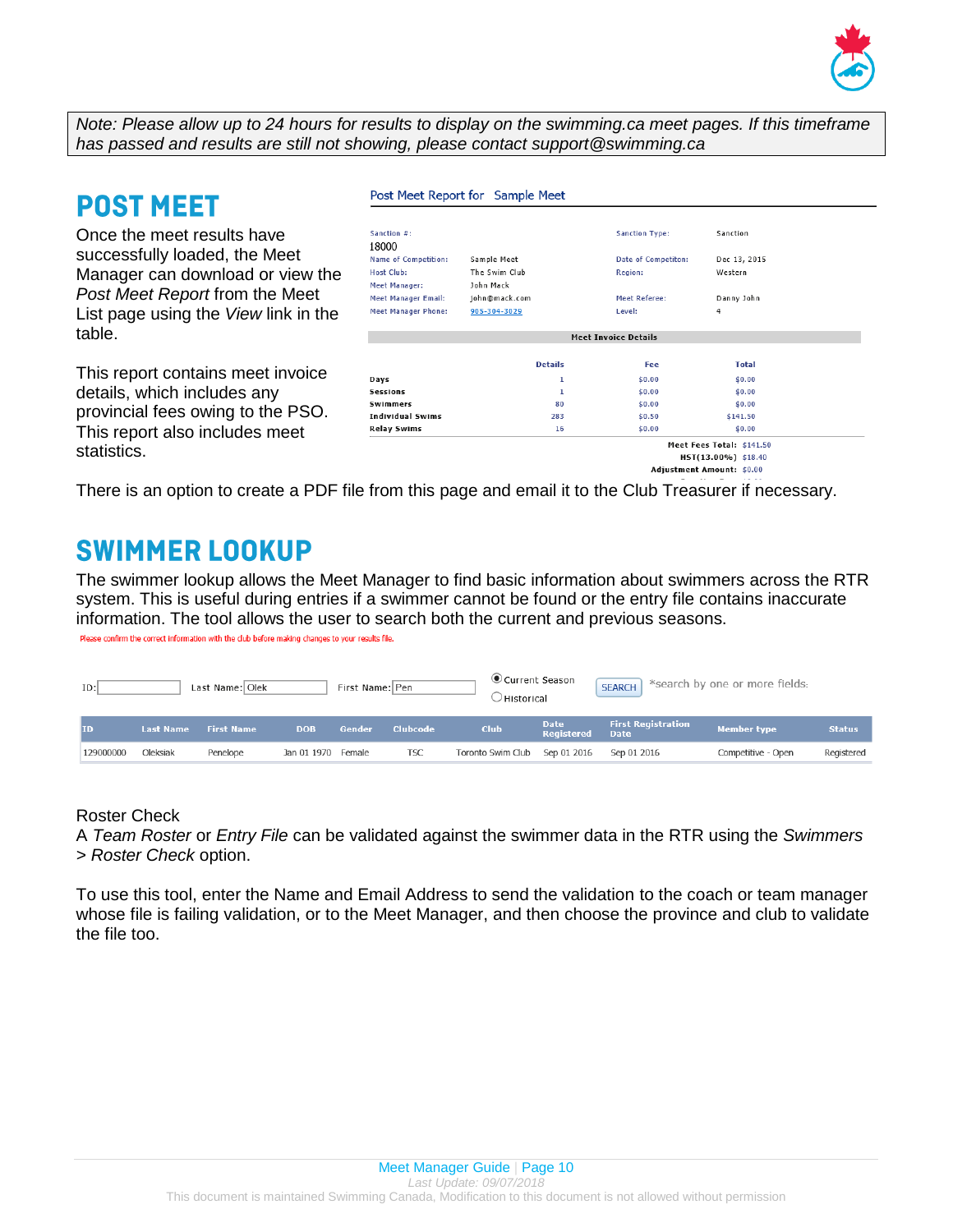

#### **Instructions:**

- 1. Export an athlete roster from your Team Manager software (Hytek Zip or Splash Tab Delimited) and save to your computer.
- 2. Enter your contact and Club information.
- 3. Click the browse button and select the athlete roster file you had saved on your computer.
- 4. Click on Validate.

| Name:               | ×             |                                     |        |
|---------------------|---------------|-------------------------------------|--------|
| Email:              | $\frac{1}{2}$ |                                     |        |
| Select province:    | als.          | ---Please Select---<br>$\checkmark$ |        |
| Select Club:        | sk.           | ---Please Select---                 |        |
| Select Roster File: | aja.          |                                     | Browse |
| Validate            |               |                                     |        |

The results of the validation will also be displayed on-screen.